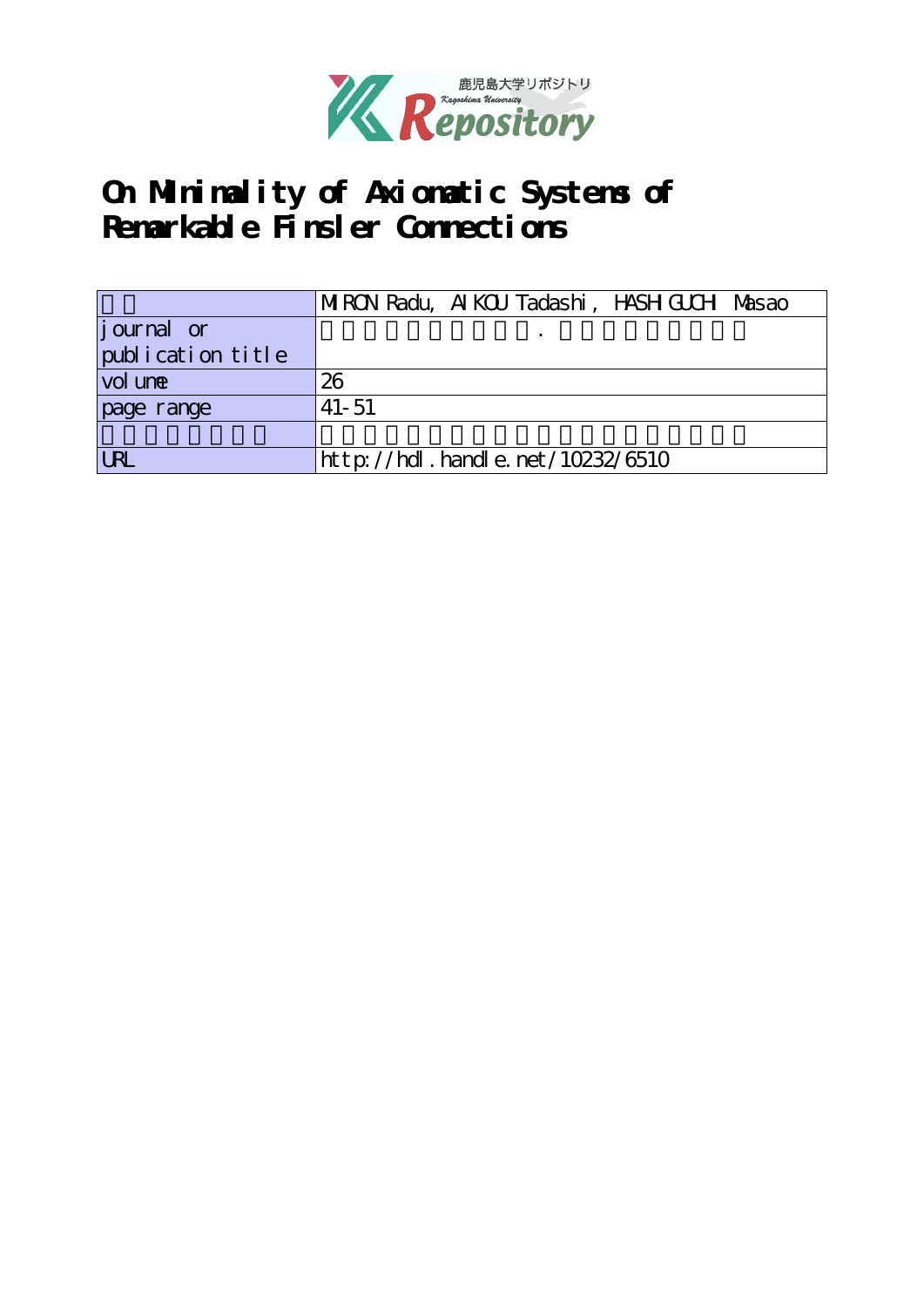# **On Minimality of Axiomatic Systems of Remarkable Finsler Connections**

|                            | MIRON Radu, AIKOU Tadashi, HASH GUCH Masao |
|----------------------------|--------------------------------------------|
| journal or                 |                                            |
| publication title          |                                            |
| $\vert$ vol un $\mathbf e$ | 26                                         |
| page range                 | $41 - 51$                                  |
|                            |                                            |
| <b>LRL</b>                 | http://hdl . handl e. net/10232/00004011   |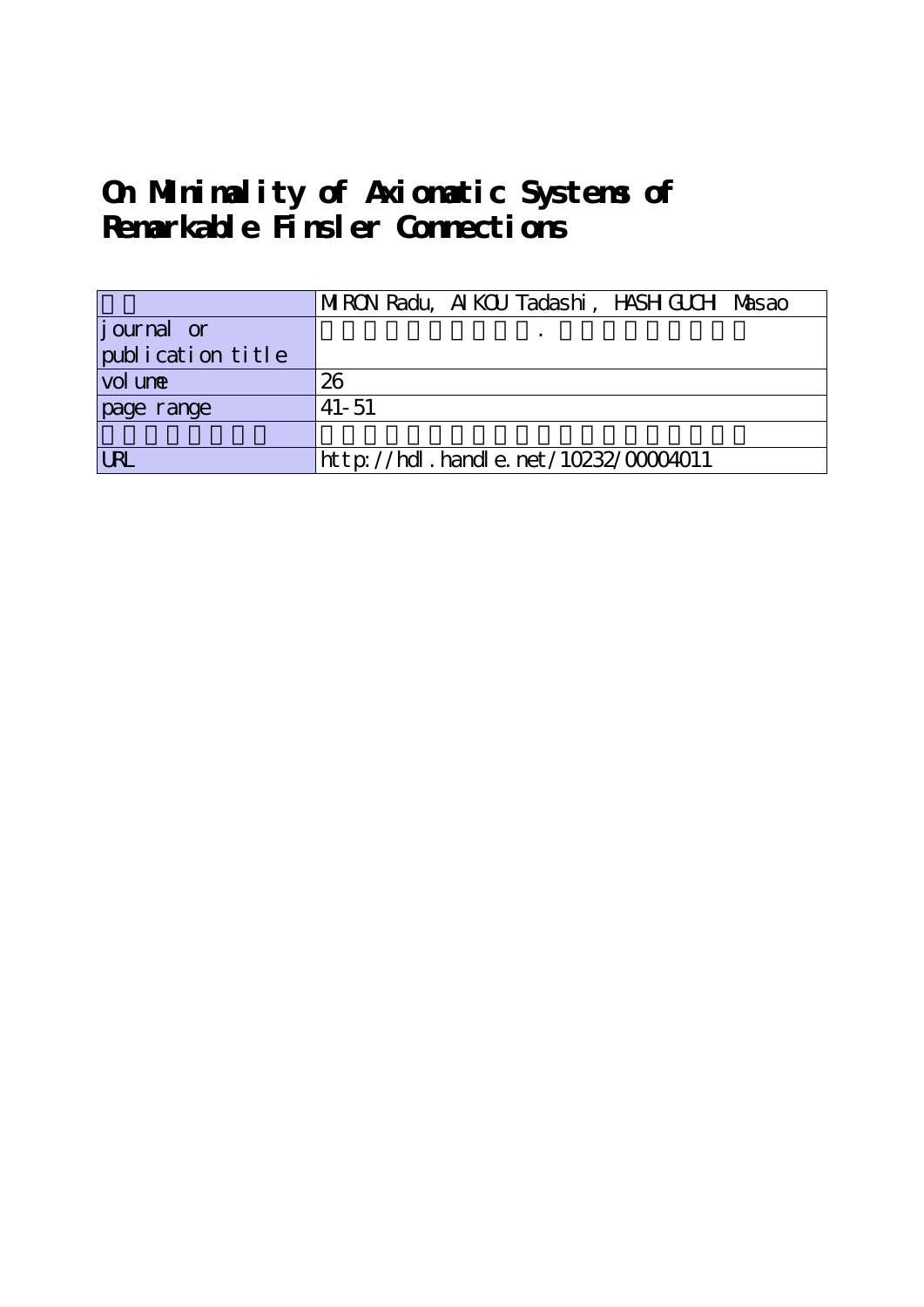### On Minimality of Axiomatic Systems of Remarkable Finsler Connections

Radu MIRON<sup>1)</sup>, Tadashi AIKOU<sup>2)</sup> and Masao HASHIGUCHI<sup>2)</sup>

(Received Sept. 10, 1993)

#### Abstract

In general, an axiomatic system is nowadays considered as a mere assumption of the theory, but the requisites are various. Consistency, completeness and independence are usual required. Consistency and completeness of an axiomatic system are assured by the existence and uniqueness theorems for the system respectively. Independence of an axiomatic system means that each axiom is not the logical consequence of the rest. If an axiomatic system is not independent, some axiom may be removed from the system, so we shall call an independent axiomatic system minimal. The purpose of the present paper is to discuss minimality of the axiomatic systems of remarkable Finsler connections known in a Finsler space systematically. Key words: Finsler space, Cartan connection, Berwald connection, minimal axiomatic system.

#### 1. Introduction

Let  $(M, L)$  be a Finsler space, that is, a differentiable manifold M endowed with a metric function  $L(x, y)$  ( $y<sup>i</sup>=\dot{x}$ <sup>i</sup>). The fundamental tensor field  $g<sub>ij</sub>$  is given by  $g<sub>ij</sub> = (\dot{\partial}_i \dot{\partial}_j L^2)/2$ , where  $\dot{\partial}_i = \partial/\partial y^i$ . We put  $(g^{ij}) = (g_{ij})^{-1}$ . We shall express a Finsler connection FT in terms of its coefficients as  $FT = (N^i_k, F^i_k, C^i_k)$ .

In a Finsler space there are known four remarkable Finsler connections  $CT = (G^i{}_k, \, \hat F^{\,i}_{j\,k})$  $c_{i,k}^{c}$ ,  $BT=(G^{i}_{k}, G^{i}_{j,k}, 0)$ ,  $RT=(G^{i}_{k}, F^{i}_{j,k}, 0)$  and  $HT=(G^{i}_{k}, G^{i}_{j,k}, C^{i}_{j,k})$ , named the *Cartan*, *Ber*wald, Rund and Hashiguchi connections respectively. As is well known,  $CT$  and  $BT$  are uniquely determined as Finsler connections  $FT = (N^i_k, F^i_k, C^i_k)$  satisfying the following axiomatic systems due to Matsumoto [5] and Okada [9] respectively:

 $\,1)$ Faculty of Mathematics, University of Iaşi, 6600 Iaşi, Romania.

 $\bf{2)}$ Department of Mathematics, Faculty of Science, Kagoshima University, 1-21-35 Korimoto, Kagoshima 890, Japan.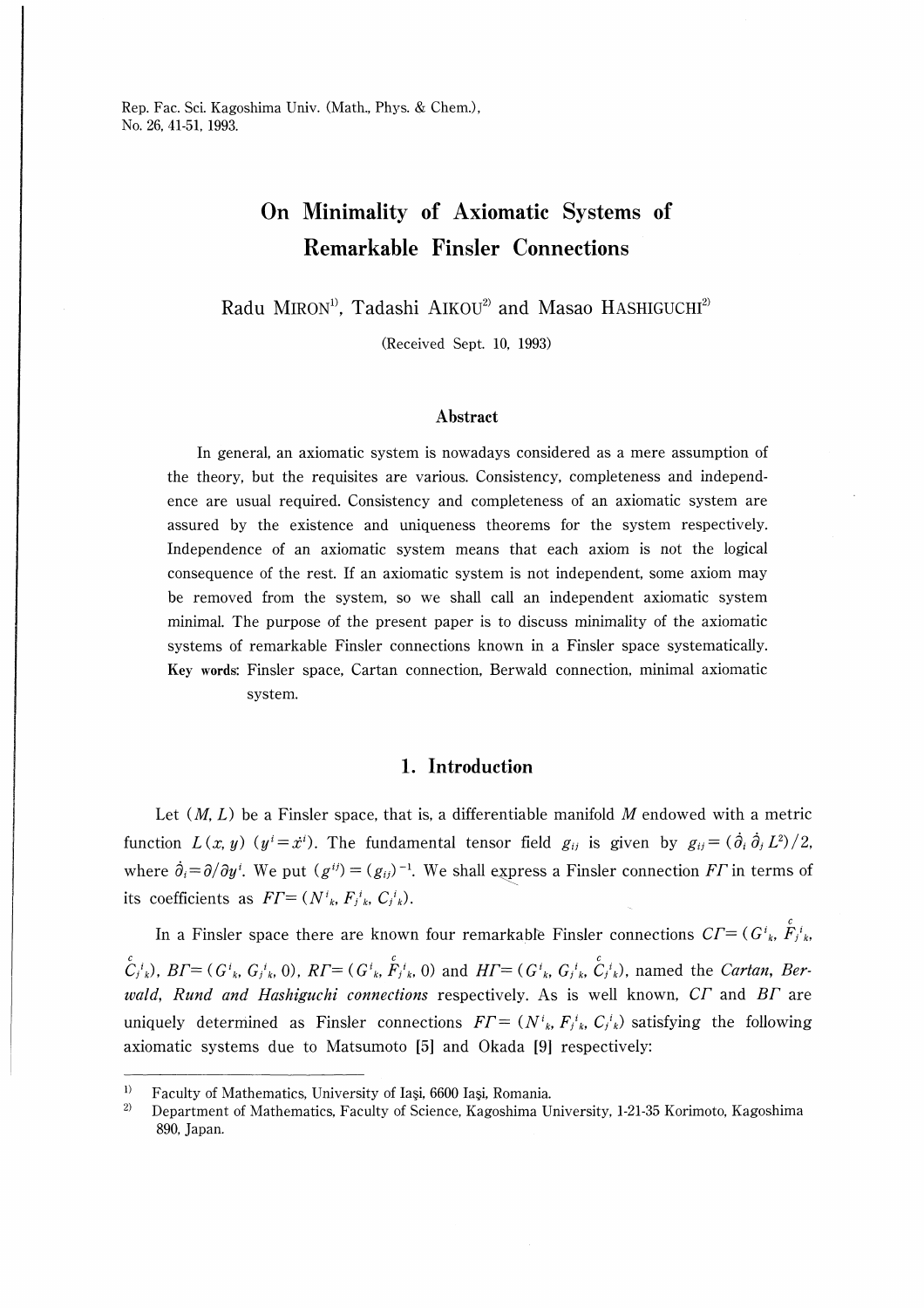$$
C\Gamma \begin{cases} (C1) \ D^{i}{}_{k} = 0, & (C2) \ T_{j}{}^{i}{}_{k} = 0, & (C3) \ g_{ij|k} = 0, \\ (C4) \ S_{j}{}^{i}{}_{k} = 0, & (C5) \ g_{ij|k} = 0; \end{cases}
$$
  

$$
B\Gamma \begin{cases} (B1) \ D^{i}{}_{k} = 0, & (B2) \ P^{i}{}_{jk} = 0, & (B3) \ T_{j}{}^{i}{}_{k} = 0, & (B4) \ L_{|k} = 0, \\ (B5) \ C_{j}{}^{i}{}_{k} = 0, & (B6) \end{cases}
$$

where  $\mu$  and  $\mu$  denote the respective *h*- and *v*-covariant differentiations,  $D^i{}_k$  (=  $y^r F_r^i{}_k - N^i{}_k$ ) the deflection tensor field, and  $T_{j,k}^i$  (=  $F_{j,k}^i-F_{k,j}^i$ ),  $S_{j,k}^i$  (=  $C_{j,k}^i-C_{k,j}^i$ ) and  $P_{j,k}^i$  (=  $\partial_k N_{j}^i-F_{k,j}^i$ ) the respective  $(h)h$ ,  $(v)v$  and  $(v)hv$ -torsion tensor fields. These axiomatic systems are evidently consistent and complete.

Now, we shall call an axiomatic system *minimal* if the axioms are independent each other, that is, if each axiom is not the logical consequence of the rest. The purpose of the present paper is to discuss minimality of the axiomatic systems of remarkable Finsler connections systematically. Minimality of an axiomatic system is assured by showing that the modified system obtained by omitting any axiom and adding its contradictory is consistent, that is, by the existence theorem for the modified system. From such a modified system we may get an interesting Finsler connection as a generalization of a remarkable Finsler connection. Thus, in order to make such a generalization systematically, the problem of minimality is important.

Let  $FT = (N^i_k, F^i_k, C^i_k)$  be any Finsler connection. It is shown in Aikou-Hashiguchi [1] that the coefficients  $N^i_k$  and  $F^i_{jk}$  are expressed in terms of its  $D^i_k$ ,  $T^i_{jk}$  and  $g_{ij|k}$ , and the coefficients  $C_i^i{}_k$  in terms of its  $S_i^i{}_k$  and  $g_{ij}|_k$ . Conversely, in the expressions the tensor fields  $D^i_k$ ,  $T^i_k$ ,  $g_{ij|k}$ , and  $S^i_k$ ,  $g_{ij|k}$  are arbitrarily given, so Matsumoto's axiomatic system is minimal, which we shall review in §2.

On the other hand, it is also shown in [1] that in any Finsler connection  $FT =$  $(N^{i}_{k}, F^{i}_{j,k}, C^{i}_{j,k})$  the coefficients  $N^{i}_{k}$  and  $F^{i}_{j,k}$  are expressed in terms of its  $D^{i}_{k}$ ,  $P^{i}_{jk}$ ,  $T^{i}_{j,k}$  and  $L_{k}$ . The coefficients  $C_{j,k}^{i}$  are arbitrarily given. Contrary to the former case, however, in the expressions of  $N^i_k$  and  $F^i_k$  the tensor fields  $D^i_k$ ,  $P^i_{jk}$ ,  $T^i_{jk}$  and  $L_{jk}$  are not arbitrarily given, so from the expressions it is not clear if Okada's axiomatic system is minimal. The fact is that there does not exist a positively homogeneous Finsler connection such that  $D^i{}_k \neq 0$ ,  $P^i{}_{jk} = 0$ , since the homogeneity yields  $D^i{}_{k} = -P^i{}_{k0}$ , where a subscript 0 means a contraction by  $y^i$ . If a Finster connection is confined to what is positively homogeneous, then (B2) implies (B1), so Okada's axiomatic system is not minimal. We allow a Finsler connection which is not positively homogeneous, and in §3 we shall show the minimality. Incidentally, in §4 we shall remark on the existence of the consistent, complete, minimal axiomatic system for each of the Rund and Hashiguchi connections.

The terminology and notation are referred to Matsumoto [6]. In reference to  $T_{j,k}^{i}$ , however, we use the notation  $S_{j,k}^{i}$  instead of  $S_{j,k}^{i}$ . The tensor fields  $g_{ij}$  and  $g^{ij}$  will serve for lowering and raising indices, e.g.,  $K_{jk}$ <sup>*i*</sup> =  $g_{ks}$  g<sup>*ir*</sup>  $K_j^s$ <sub>r</sub>, where the position and order of indices are essential.

42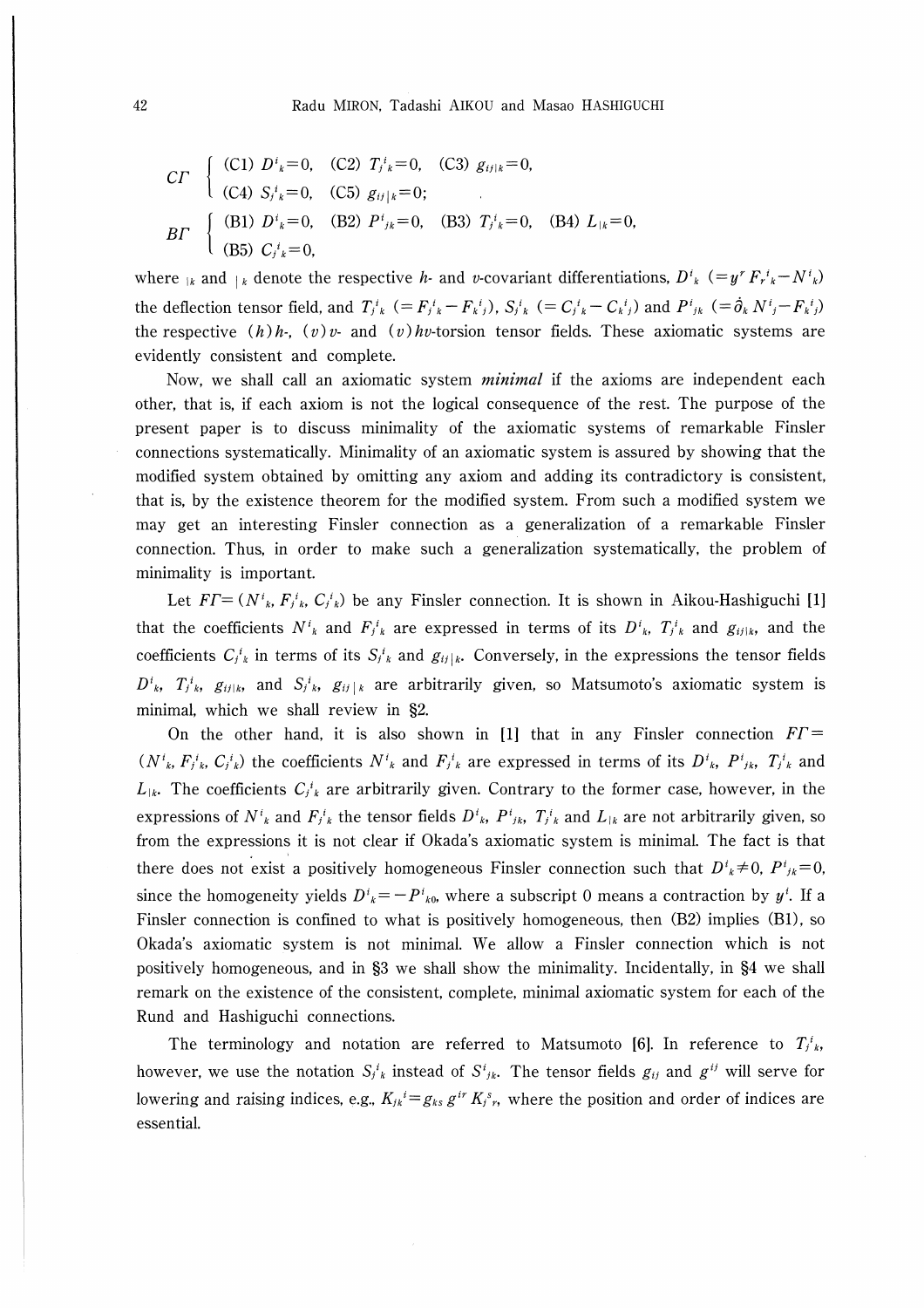The present paper was first suggested by R. Miron, the first author, in order to dedicate to M. Hashiguchi, the third author, on the occasion of his sixtieth birthday together with T. Aikou, the second author, and has been completed based on [1].

### 2. Minimality of Matsumoto's axiomatic system

For any Finsler tensor field  $K_i^i$  we put

$$
(2.1) \tK^*{}_{j\ k} = (K_{jk}{}^i + K_{kj}{}^i - K_{k\ j}{}^i) / 2.
$$

Then we have from Theorem 2.2 in [1]

**Theorem 2.1.** In a Finsler space, let  $D^{i}{}_{k}$ ,  $T^{i}{}_{k}$   $(=-T^{i}{}_{k}{}_{j})$ ,  $S^{i}{}_{k}$   $(=-S^{i}{}_{k}{}_{j})$ , and  $U_{ikj}$   $(=U_{jki})$ ,  $V_{ikj}$  (= $V_{jki}$ ) be any Finsler tensor fields. Then there exists a unique Finsler connection FT=  $(N^i_k, F^i_k, C^i_k)$  such that the deflection tensor field, the  $(h)$  h- and  $(v)$  v-torsion tensor fields, and the h- and v-covariant derivatives of  $g_{ij}$  are the given  $D^i_k$ ,  $T^i_{jk}$ ,  $S^i_{jk}$ , and  $U_{ikj}$ ,  $V_{ikj}$ respectively:

$$
(2.2) \tF_0{}^i{}_k - N^i{}_k = D^i{}_k,
$$

(2.3) 
$$
F_{j k}^i - F_{k j}^i = T_{j k}^i, \ C_{j k}^i - C_{k j}^i = S_{j k}^i
$$

$$
(2.4) \t\t\t g_{ij|k} = U_{ikj}, \ g_{ij|k} = V_{ikj}.
$$

We construct the Finsler tensor fields  $K^{i}_{k}$ ,  $X^{i}_{k}$  and  $Y^{i}_{j}$  by

$$
(2.5) \t\t\t K^i{}_{k} = D^i{}_{k} - T^*{}_{0~k}^i + U^*{}_{0~k}^i,
$$

$$
(2.6) \t\t\t X^i{}_{k} = K^i{}_{k} - \overset{\circ}{C}_{k}{}^{i}{}_{r} K^r{}_{0},
$$

(2.7) 
$$
Y_{j}^{i}{}_{k} = \overset{c}{C}_{j}{}^{i}{}_{r} X^{r}{}_{k} + \overset{c}{C}_{k}{}^{i}{}_{r} X^{r}{}_{j} - \overset{c}{C}_{jkr} X^{ri}
$$

successively. Then the coefficients of FT is given by

$$
(2.8)\t\t N^i{}_{k} = G^i{}_{k} - X^i{}_{k},
$$

(2.9) 
$$
F_{j}{}^{i}{}_{k} = F_{j}{}^{i}{}_{k} + Y_{j}{}^{i}{}_{k} + T^{*}{}_{j}{}^{i}{}_{k} - U^{*}{}_{j}{}^{i}{}_{k},
$$

$$
(2.10) \tCj k = \dot{C}j k + S*j k - V*j k.
$$

Since the Finsler tensor fields  $D^i_k$ ,  $T^i_k$  (=  $-T^i_k$ ),  $S^i_k$  (=  $-S^i_k$ ), and  $U_{ikj}$  (=  $U_{jki}$ ),  $V_{ikj}$  $(=V_{jki})$  in Theorem 2.1 are arbitrarily given, the independence of each axiom is clear. For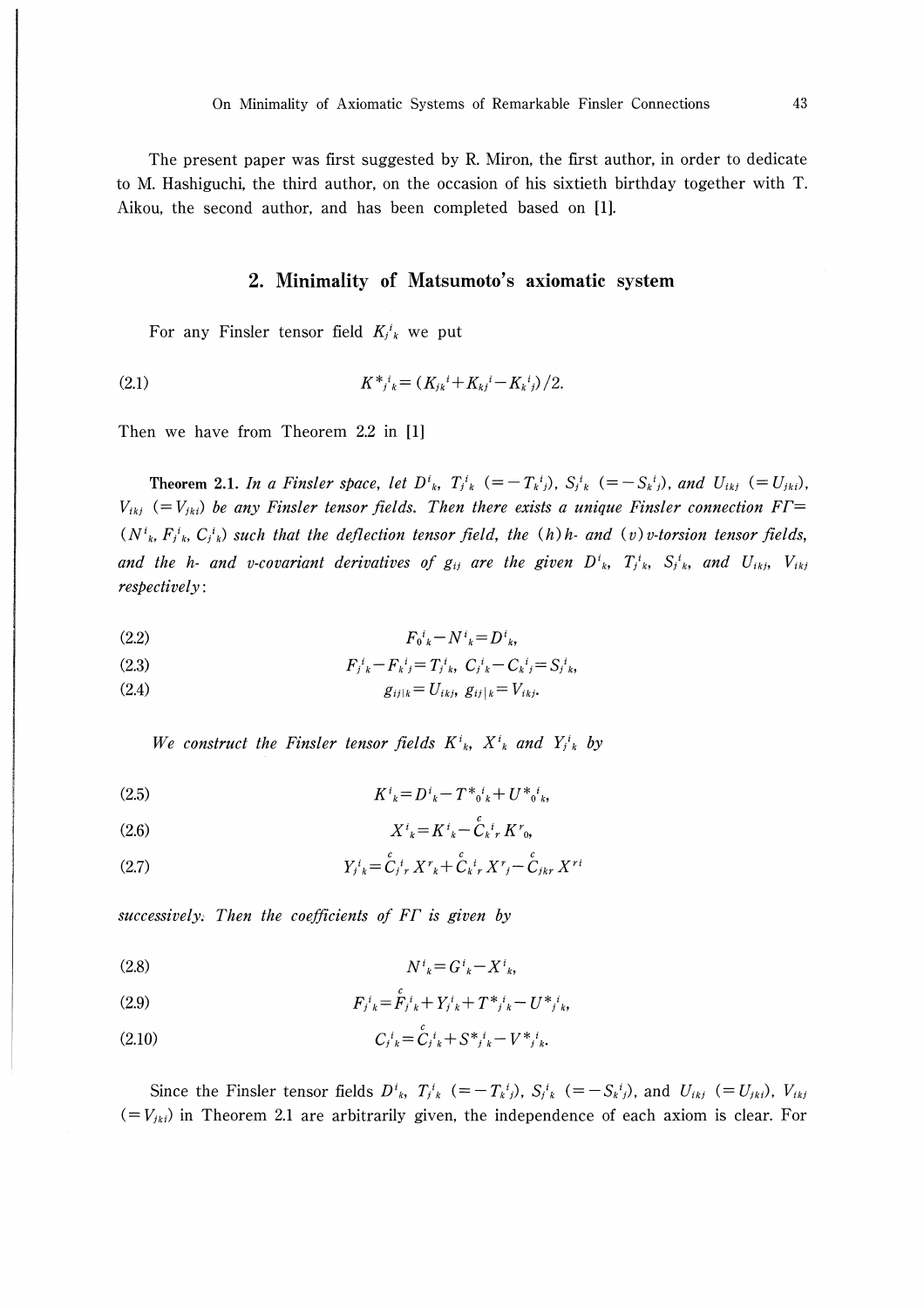example, putting  $D^i{}_k = \delta^i{}_k$ ,  $T^i{}_k = S^i{}_k = U_{ikj} = V_{ikj} = 0$ , we have  $X^i{}_k = \delta^i{}_k$ ,  $Y^i{}_k = C^i{}_k{}_k$ , so we have a Finsler connection which assures the independence of the axiom (C1) as follows.

Example 2.1. The Finsler connection given by

(2.11) 
$$
N^{i}_{k} = G^{i}_{k} - \delta^{i}_{k}, \ F^{i}_{j} = F^{i}_{j}{}^{i}_{k} + C^{i}_{j}{}^{i}_{k}, \ C^{i}_{j}{}^{i}_{k} = C^{i}_{j}{}^{i}_{k}
$$

satisfies  $D^i{}_k = \delta^i{}_k$ ,  $T^i{}_k = g_{ij}{}_{k} = S^i{}_k = g_{ij}{}_{k} = 0$ .

We have generally

**Theorem 2.2.** A Finsler connection  $FT = (N^i_k, F^i_k, C^i_k)$  satisfying the axioms (C2), (C3),  $(C4)$ ,  $(C5)$  is obtained from

(2.12) 
$$
N^{i}_{k} = G^{i}_{k} - X^{i}_{k}, \ F^{i}_{j} = \overset{c}{F}_{j}^{i}_{k} + Y^{i}_{j}_{k}, \ C^{i}_{j} = \overset{c}{C}_{j}^{i}_{k}
$$

if we put  $X^i{}_k = D^i{}_k - \overset{c}{C_k}{}^i{}_k D^r{}_0$ ,  $Y^i{}_k = \overset{c}{C_j}{}^i{}_r X^r{}_k + \overset{c}{C_k}{}^i{}_r X^r{}_j - \overset{c}{C_j}{}_{k}{}_r X^{r}{}^i$  for any Finsler tensor field  $D^i{}_k$ . Then the deflection tensor field of FT is the given  $D^i_k$ .

Such Finsler connections were discussed in [2]. Especially, interesting Finsler connections are given by  $D^i{}_k = \lambda \delta^i{}_k + \mu l^i l_k$ , e.g.,  $D^i{}_k = -\delta^i{}_k$ ,  $D^i{}_k = h^i{}_k$ , where  $\lambda$  and  $\mu$  are any Finsler scalar fields.

Next, we shall discuss the independence of the axioms (C2) and (C4). We have generally

**Theorem 2.3.** A Finsler connection  $FT = (N^i_k, F^i_k, C^i_k)$  satisfying the axioms (C1), (C3),  $(C4)$ ,  $(C5)$  is obtained from

$$
(2.13) \tN^i{}_{k} = G^i{}_{k} - X^i{}_{k}, \ F^i{}_{k} = \overset{c}{F}^i{}_{k} + Y^i{}_{k} + T^*{}^{i}{}_{k}, \ C^i{}_{k} = \overset{c}{C}^i{}_{k},
$$

if we put  $X^{i}{}_{k} = -T^{*}{}_{0}^{i}{}_{k} + \overset{c}{C}_{k}{}_{r}^{i}T^{*}{}_{0}{}_{0}$ ,  $Y^{i}{}_{k} = \overset{c}{C}_{j}{}^{i}{}_{r}X^{r}{}_{k} + \overset{c}{C}_{k}{}^{i}{}_{r}X^{r}{}_{j} - \overset{c}{C}_{j}{}_{k}{}_{r}X^{r}{}^{i}$  for any Finsler tensor field  $T_{j,k}^i$   $(=-T_{k,j}^i)$ . Then the  $(h)$ h-torsion tensor field of F $\Gamma$  is the given  $T_{j,k}^i$ .

A Finsler connection  $FT = (N^i_{\ k}, F^i_{\ j} \ k, C^i_{\ j} \ k)$  satisfying the axioms (C1), (C2), (C3), (C5) is obtained from

(2.14) 
$$
N^{i}_{k} = G^{i}_{k}, F^{i}_{k} = \overset{c}{F}_{j}{}^{i}_{k}, C^{i}_{k} = \overset{c}{C}_{j}{}^{i}_{k} + S^{*}_{j}{}^{i}_{k},
$$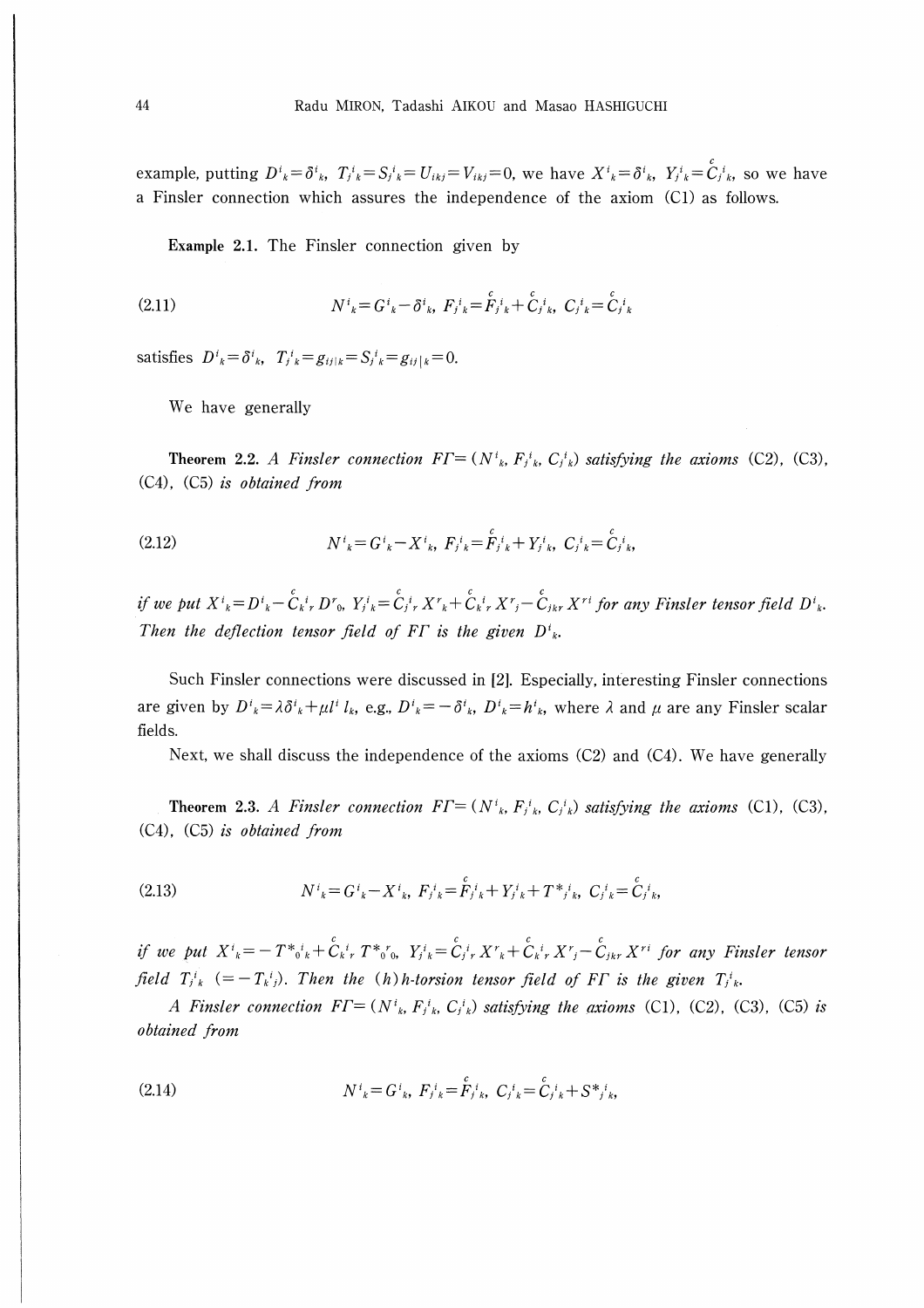where  $S_{j,k}^i$  (=  $-S_{k,j}^i$ ) is any Finsler tensor field. Then the (v) v-torsion tensor field of FT is the given  $S_{j,k}^i$ .

As simple examples we have

Example 2.2. The Finsler connection given by

(2.15) 
$$
N^{i}_{k} = G^{i}_{k} + L h^{i}_{k}, \ F^{i}_{j k} = \overset{c}{F}_{j}{}^{i}_{k} - L \overset{c}{C}_{j}{}^{i}_{k} + l_{j} \ \delta^{i}_{k} - l^{i} \ g_{i k}, \ C^{i}_{j}{}^{i}_{k} = \overset{c}{C}_{j}{}^{i}_{k}
$$

satisfies  $T_{i k}^{i} = l_{i} \, \delta^{i}{}_{k} - l_{k} \, \delta^{i}{}_{j}$ ,  $D^{i}{}_{k} = g_{i j | k} = S_{i k}^{i} = g_{i j | k} = 0$ .

The Finsler connection given by

(2.16) 
$$
N^{i}_{k} = G^{i}_{k}, F^{i}_{k} = \overset{c}{F}_{j}{}^{i}_{k}, C^{i}_{j} = \overset{c}{C}_{j}{}^{i}_{k} + l_{j} \delta^{i}_{k} - l^{i} g_{jk}
$$

satisfies  $S_{i k}^{i} = l_{i} \delta^{i}{}_{k} - l_{k} \delta^{i}{}_{j}$ ,  $D^{i}{}_{k} = T_{i k}^{i} = g_{i j | k} = g_{i j | k} = 0$ .

A Finsler connection such that  $T_j^i{}_k = t_j \delta^i{}_k - t_k \delta^i{}_j$  and/or  $S_j^i{}_k = s_j \delta^i{}_k - s_k \delta^i{}_j$  is generally called semi-symmetric, where  $t_j$ ,  $s_j$  are any Finsler covariant vector fields (cf. [7]). Especially, a semi-symmetric Finsler connection satisfying the axioms  $(C1)$ ,  $(C3)$ ,  $(C4)$ ,  $(C5)$  is called a *Wagner connection*, and is important as a typical *generalized Cartan connection* (cf. [4]).

Lastly, we shall discuss the independence of the axioms  $(C3)$  and  $(C5)$ . We have generally

**Theorem 2.4.** A Finsler connection  $FT = (N^i_k, F^i_k, C^i_k)$  satisfying the axioms (C1), (C2),  $(C4)$ ,  $(C5)$  is obtained from

$$
(2.17) \tN^i{}_{k} = G^i{}_{k} - X^i{}_{k}, \ F^i{}_{k} = \overset{c}{F}^i{}_{k} + Y^i{}_{k} - U^*{}^{i}{}_{k}, \ C^i{}_{k} = \overset{c}{C}^i{}_{k},
$$

if we put  $X^i{}_k = U^*{}_{0}^{i}{}_k - \overset{c}{C}_{k}{}_{r}^{i}{}_r U^*{}_{0}{}_{0}$ ,  $Y^i{}_k = \overset{c}{C}_{j}{}_{r}^{i}{}_r X^r{}_k + \overset{c}{C}_{k}{}_{r}{}_{r} X^r{}_j - \overset{c}{C}_{j}{}_{k}{}_{r} X^{r}{}_{i}$  for any Finsler tensor field  $U_{ikj}$  (=  $U_{jki}$ ). Then we have  $g_{ij|k} = U_{ikj}$  with respect to FT, where  $U_{ikj}$  is the given one.

A Finsler connection  $FT = (N^i_{\ k}, F^i_{\ k}, C^i_{\ k})$  satisfying the axioms (C1), (C2), (C3), (C4) is obtained from

(2.18) 
$$
N^{i}_{k} = G^{i}_{k}, F^{i}_{j k} = \overset{c}{F}_{j}^{i}_{k}, C^{i}_{j k} = \overset{c}{C}_{j}^{i}_{k} - V^{*}_{j k},
$$

where  $V_{ikj}$  (= $V_{jki}$ ) is any Finsler tensor field. Then we have  $g_{ij}|_k = V_{ikj}$  with respect to FT, where  $V_{ikj}$  is the given one.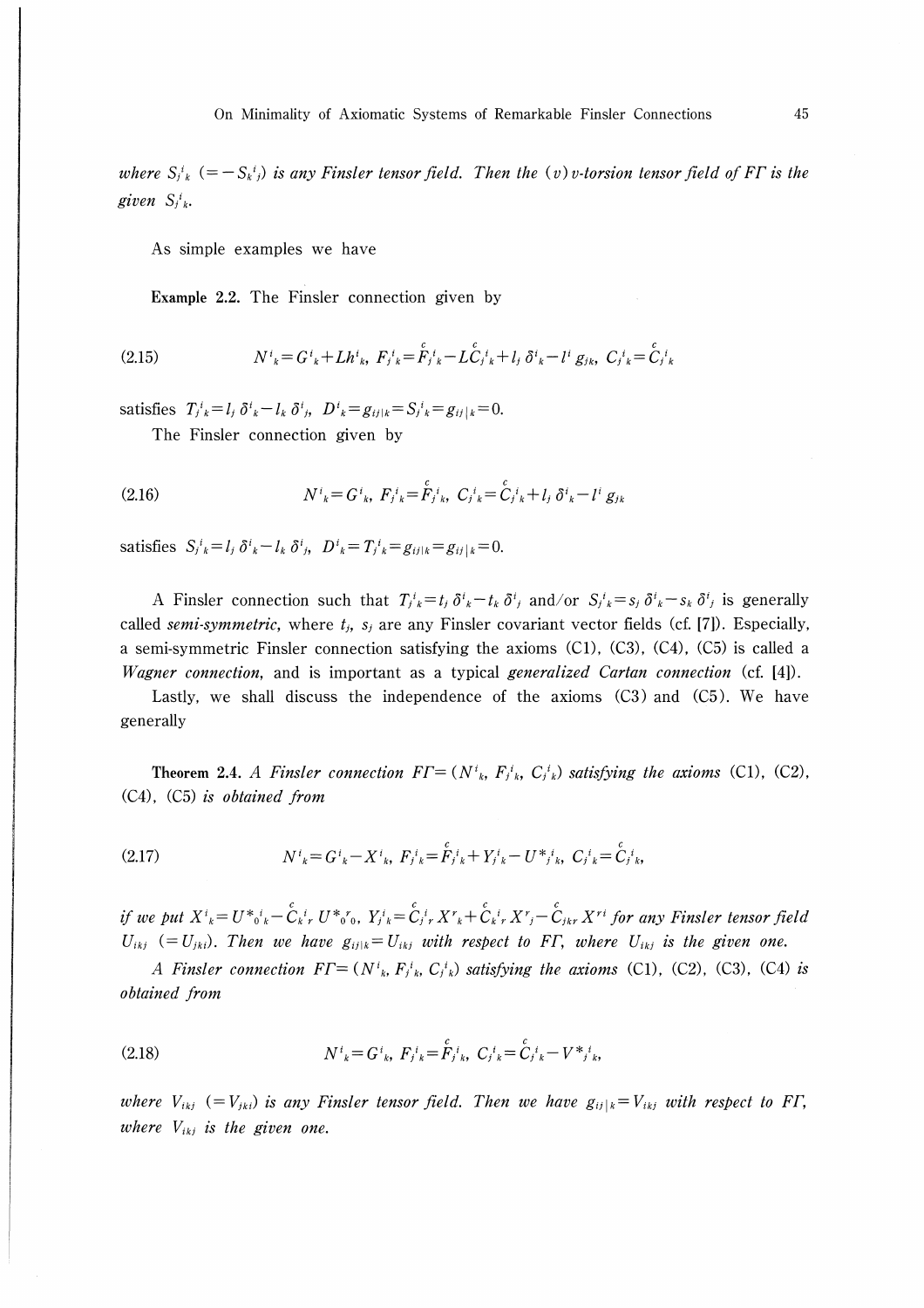As typical examples we have

**Example 2.3.** The Hashiguchi connection  $H\Gamma = (G^i_k, G^i_k, G^i_k)$  satisfies  $g_{ij|k} = -2\overset{c}{P}_{ijk}$  $D^{i}_{k} = T_{j}^{i}_{k} = S_{j}^{i}_{k} = g_{ij|k} = 0.$ 

The Rund connection  $RT = (G^i_k, \hat{F}^i_k, 0)$  satisfies  $g_{ij}|_k = 2\hat{C}_{ijk}$ ,  $D^i_k = T^i_k = g_{ij}|_k = S^i_k = 0$ .

In a Landsberg space, where  $\hat{P}_{ijk} = 0$ , the above first example becomes trivial. In a Riemannian space, where  $\mathcal{L}_{ijk} = 0$ , the above second one is also trivial. As non-trivial examples we have *recurrent Finsler connections* such that  $g_{ij|k} = 2a_k g_{ij}$  or  $g_{ij|k} = 2b_k g_{ij}$ , where  $a_k$  and  $b_k$ are any Finsler covariant vector fields (cf. [3]). Especially, putting  $a_k = 2l_k$  and  $b_k = 2l_k$  we have

**Example 2.4.** The Finsler connection given by

(2.19) 
$$
N^{i}_{k} = G^{i}_{k} - L \delta^{i}_{k}, \ F^{i}_{j} = F^{i}_{j}{}^{i}_{k} + L \hat{C}^{i}_{j}{}^{i}_{k} - l_{j} \ \delta^{i}_{k} - l_{k} \ \delta^{i}_{j} + l^{i} g_{j}{}^{i}, \ C^{i}_{j}{}^{i}_{k} = \hat{C}^{i}_{j}{}^{i}_{k}
$$

satisfies  $g_{ij|k} = 2l_k g_{ij}$ ,  $D^i{}_k = T^i{}_k = S^i{}_k = g_{ij|k} = 0$ .

The Finsler connection given by

(2.20) 
$$
N^{i}_{k} = G^{i}_{k}, F^{i}_{j k} = \overset{c}{F}_{j k}, C^{i}_{j k} = \overset{c}{C}_{j k}{}^{i}_{k} - l_{j} \delta^{i}_{k} - l_{k} \delta^{i}_{j} + l^{i} g_{j k}
$$

satisfies  $g_{ij}|_k = 2l_k g_{ij}$ ,  $D^i{}_k = T^i_{jk} = g_{ij}|_k = S^i_{jk} = 0$ .

#### 3. Minimality of Okada's axiomatic system

We shall discuss minimality of Okada's axiomatic system by the following theorem (cf. Theorem 3.2 and Theorem 3.4 of [1]).

**Theorem 3.1.** In a Finsler space, let  $D^i_k$ ,  $P^i_{jk}$ ,  $T^i_{jk}$  (=  $-T^i_{kj}$ ),  $L_k$ , and  $C^i_{jk}$  be any Finsler tensor fields. We construct the Finsler tensor fields  $Q_i^i{}_k$ ,  $H^i{}_k$ ,  $E^i{}_k$ , and  $Z^i{}_k$  by

$$
(3.1) \tQ_{j k}^{i} = T_{j k}^{i} - (P_{j k}^{i} - P_{k j}^{i}),
$$

(3.2) 
$$
H^{i}_{k} = D^{i}_{k} + P^{i}_{k0} + Q_{k}^{i}_{0} (= D^{i}_{k} + P^{i}_{0k} + T_{k}^{i}_{0}),
$$

(3.3) 
$$
E_k = \dot{\partial}_k (LL_0) - 2LL_k,
$$

$$
(3.4) \tZ^{i}_{k} = (H^{i}_{k} + \dot{\partial}_{k} (H_{0}^{i} + E^{i})) / 2
$$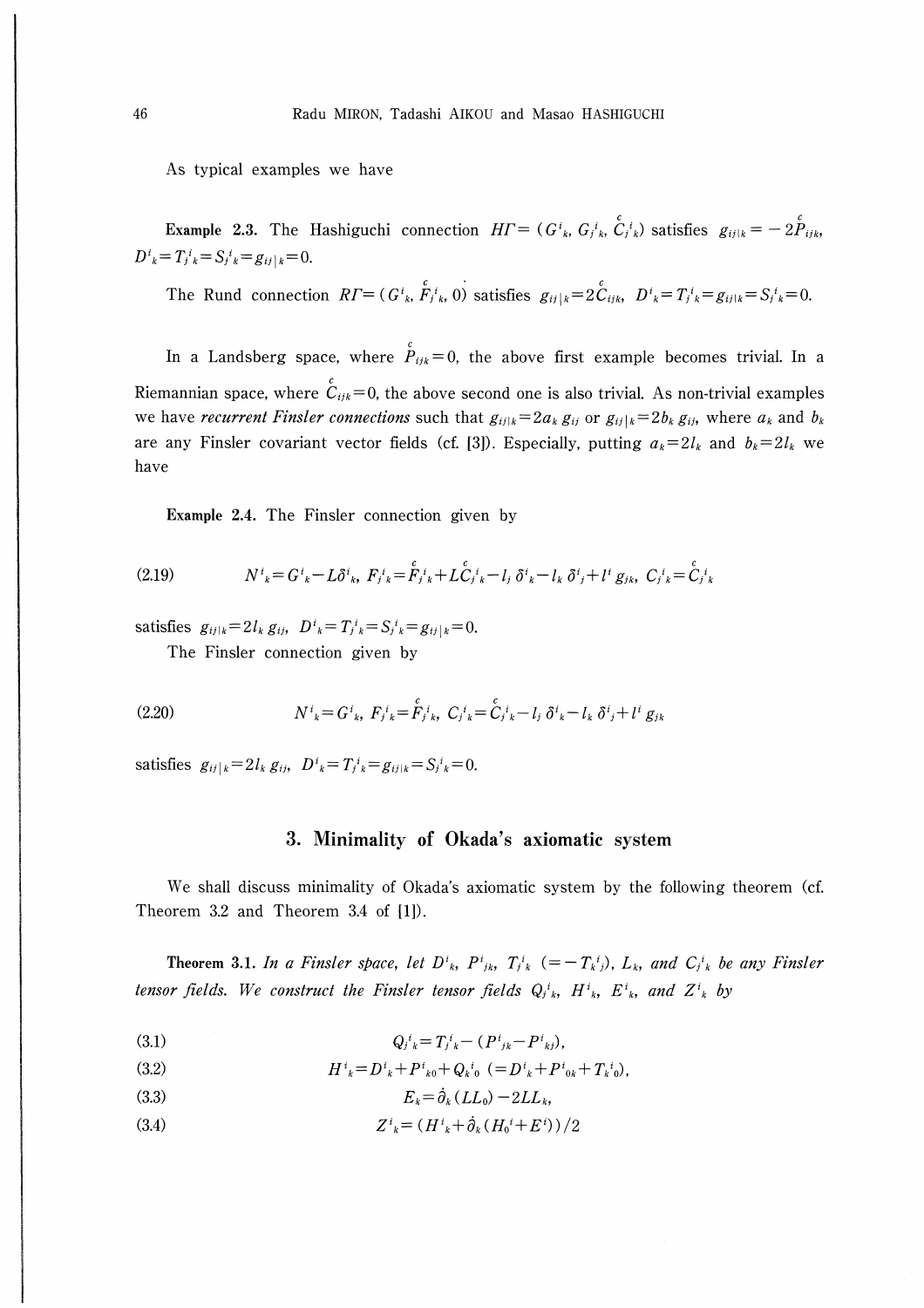successively.

If the three conditions

(3.5) 
$$
Z^{i}_{k} - y^{r} \partial_{r} Z^{i}_{k} = D^{i}_{k} + P^{i}_{k0}, \ \partial_{k} Z^{i}_{j} - \partial_{j} Z^{i}_{k} = Q^{i}_{j,k}, \ y_{r} Z^{r}_{k} = LL_{k}
$$

are satisfied, there exists a unique Finsler connection  $FT = (N^i_{\kappa}, F^i_{jk}, C^i_{jk})$  such that the deflection tensor field, the  $(v)$  hv- and  $(h)$  h-torsion tensor fields, and the h-covariant derivative of L are the given  $D^i_{k}$ ,  $P^i_{jk}$ ,  $T^i_{jk}$ , and  $L_k$ :

(3.6) 
$$
F_0{}^i{}_k - N^i{}_k = D^i{}_k, \; \dot{\partial}_k N^i{}_j - F_k{}^i{}_j = P^i{}_{jk},
$$

$$
(3.7) \tF_j{}^i{}_k - F_k{}^i{}_j = T_j{}^i{}_k, \ L_{|k} = L_k,
$$

and the coefficients  $C_{j,k}^{i}$  are the given one. The coefficients  $N^{i}{}_{k}$ ,  $F_{j,k}^{i}$  of FT are given by

(3.8) 
$$
N^{i}_{k} = G^{i}_{k} - Z^{i}_{k}, \ F^{i}_{j} = G^{i}_{j} - \partial_{j} Z^{i}_{k} - P^{i}_{k}.
$$

Especially, in the case where the given Finsler tensor fields  $D^i_k$ ,  $P^i_{jk}$ ,  $T^i_{jk}$  and  $L_k$  are positively homogeneous of respective degrees 1, 0, 0, 1, that is, in the case where the obtained Finsler connection is positively homogeneous, the above conditions (3.5) are equivalent to the following two conditions:

(3.9) 
$$
D^{i}_{k} + P^{i}_{k0} = 0, y^{r} (\partial_{k} Q_{i}^{i} - \partial_{j} Q_{k}^{i}) = 0.
$$

Since a Finsler connection  $FT$  satisfying the axioms (B1), (B2), (B3), (B4) is given by  $FT=(G<sup>i</sup><sub>k</sub>, G<sup>i</sup><sub>j</sub><sub>k</sub>, C<sup>i</sup><sub>j</sub>)$  for any Finsler tensor field  $C<sup>i</sup><sub>j</sub><sub>k</sub>$ , the independence of (B5) in Okada's axiomatic system is clear. In a non-Riemannian space, the Hashiguchi connection  $HT = (G<sup>i</sup><sub>k</sub>, G<sup>i</sup><sub>j</sub><sub>k</sub>, \tilde{C}<sup>i</sup><sub>j</sub><sub>k</sub>)$  is a typical example of a Finsler conenction satisfing  $C<sup>i</sup><sub>j</sub><sub>k</sub> \neq 0$ ,  $P<sup>i</sup><sub>jk</sub> = T<sup>i</sup><sub>j</sub><sub>k</sub> =$  $L_{k}=0.$ 

Since there does not exist a positively homogeneous Finsler connection such that  $D^i{}_{k} \neq 0$ ,  $P^{i}_{jk}=0$ , in order to show the independence of (B1) in Okada's axiomatic system, we should search a Finsler connection with a surviving  $D^i$  which is not positively homogeneous of degree 1. From Theorem 3.1 we have generally

Theorem 3.2. A Finsler connection  $FT = (N^i_k, F^i_k, 0)$  satisfying the axioms (B2), (B3), (B4) is given by

(3.10) 
$$
N^{i}_{k} = G^{i}_{k} - Z^{i}_{k}, \ F^{i}_{j} = G^{i}_{j} - \partial_{j} Z^{i}_{k},
$$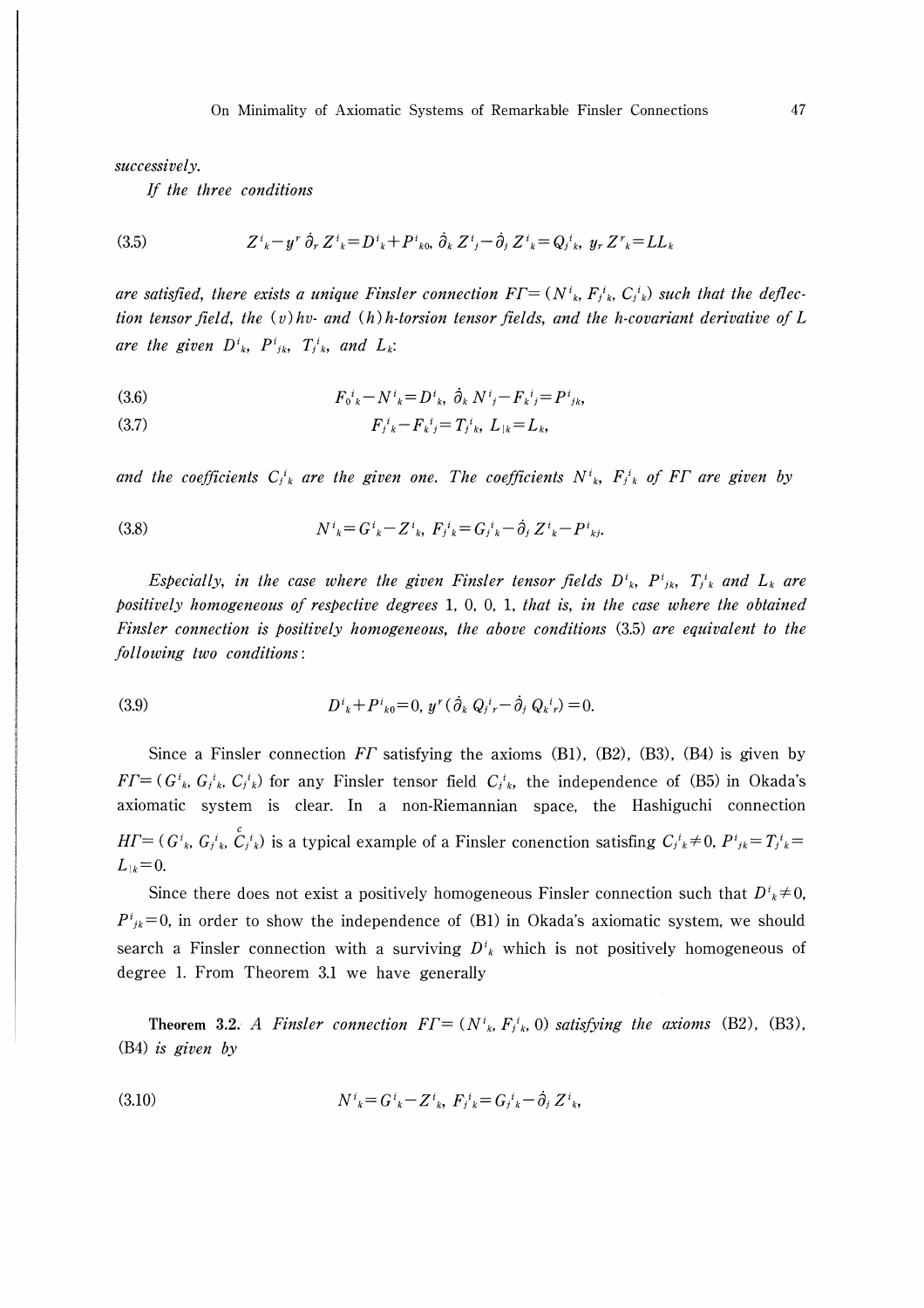if the Finsler tensor field  $Z^i{}_{k} = (D^i{}_{k} + \partial_k D_0{}^{i})/2$ , constructed from any Finsler tensor field  $D^i{}_{k}$ such that  $\dot{\partial}_i D^i{}_{k} = \dot{\partial}_k D^i{}_{j}$ , satisfies

(3.11) 
$$
Z^{i}_{k} - y^{r} \partial_{r} Z^{i}_{k} = D^{i}_{k}, y_{r} Z^{r}_{k} = 0.
$$

Then the deflection tensor field of F $\Gamma$  is the given  $D^i_{\ \,k}$ .

A typical example is given by  $D^i{}_k = \partial_k s^i$ , where s<sup>i</sup> is any positively homogeneous Finsler contravariant vector field of degree 0 such that  $y_r \partial_k s^r = 0$ . Especially, taking  $s^i = 2l^i$  we have from  $\partial_k l^i=h^i_k/L$ 

**Example 3.1.** The Finsler connection  $FT = (N^i_k, F^i_k, 0)$  given by

$$
(3.12) \tN^i{}_k = G^i{}_k - h^i{}_k / L, \tF^i{}_k = G^i{}_k + (l^i h_{jk} + l_j h^i{}_k + l_k h^i{}_j) / L^2
$$

satisfies  $D^i{}_k = 2h^i{}_k/L$ ,  $P^i{}_{jk} = T^i{}_k = L_{k} = 0$ .

In order to discuss the independence of the axioms (B2), (B3), and (B4), it is sufficient to take a positively homogeneous Finsler connection with  $C_t^i_{\mathbf{k}} = 0$ . First, we shall discuss the independence of (B2). We have generally

**Theorem 3.3.** A positively homogeneous Finsler connection  $FT = (N^i_k, F^i_k, 0)$  satisfying the axioms (B1), (B3), (B4) is given by (3.8), if we put  $Z^i{}_k = (P^i{}_{0k} + \hat{\partial}_k P_{00})/2$  for any positively homogeneous Finsler tensor field  $P^i_{jk}$  of degree 0 such that  $P^i_{k0}=0$ ,  $y^r(\partial_k Q^i_{ir}-\partial_i Q^i_{ir})=0$ , where  $Q_i^i{}_k = P^i{}_{ki} - P^i{}_{jk}$ . Then the (v)hv-torsion tensor field of FT is the given  $P^i{}_{ik}$ .

A simple example of  $P^i_{jk}$  satisfying the conditions in Theorem 3.3 is given by

**Example 3.2.** Let  $P^i_{jk}$  (= $P^i_{kj}$ ) be any positively homogeneous Finsler tensor field of degree 0 such that  $P^i{}_{k0}=0$ . Then the Finsler connection  $FT=(G^i{}_k, G^i{}_k-P^i{}_{k}$ , 0) satisfies  $D^i_{\ k} = T^i_{jk} = L_{\ k} = 0$ . The (*v*)*hv*-torsion tensor field of FT is the given  $P^i_{jk}$ .

c c c A typical example is given by  $P^{i}_{jk}=P^{i}_{jk}$ , for which  $G^{i}_{jk}-P^{i}_{jk}=F^{i}_{jk}$ . Then we have the Rund connection RT. In a Landsberg space we can take  $l^{i} h_{jk}$  as an example of  $P^{i}_{jk} \neq 0$ . Thus we have

C C **Example** 3.3. The Rund connection  $RT = (G_{k}^{i}, F_{j}^{i}, 0)$  satisfies  $P^{i}_{jk} = P^{i}_{jk}$ ,  $D^{i}_{k} = T_{j}^{i}_{k} = L_{k} = 0$ .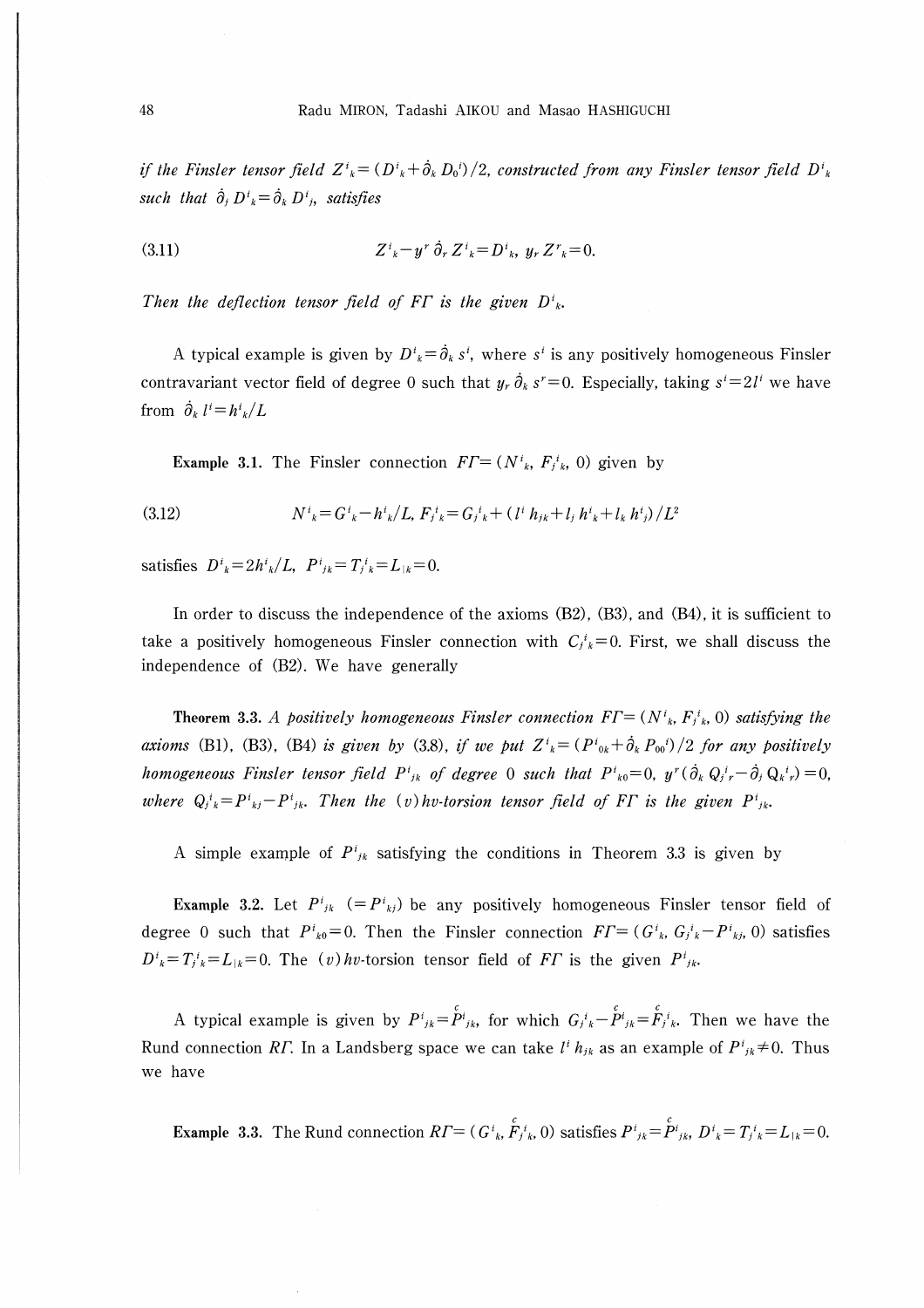The Finsler connection  $FT = (G^i{}_k, G^i{}_k - l^i h_{jk}, 0)$  satisfies  $P^i{}_{jk} = l^i h_{jk} \neq 0, D^i{}_k = T^i{}_k = L_{jk} = 0.$ 

Next, we shall discuss the independence of (B3). We have generally

**Theorem 3.4.** A positively homogeneous Finsler connection  $FT = (N^i_k, F^i_k, 0)$  satisfying the axioms (B1), (B2), (B4) is given by (3.10), if we put  $Z^i{}_{k} = (T_{k}{}^{i}{}_{0} + \partial_k T^i{}_{00})/2$  for any positively homogeneous Finsler tensor field  $T_{jk}^i$   $(=-T_{kj}^i)$  of degree 0 such that  $y^r(\dot{\partial}_k T_j^i - \dot{\partial}_j T_k^i) = 0$ . Then the (h) h-torsion tensor field of FT is the given  $T_{ik}^i$ .

A typical example is given by

**Example 3.4.** The Finsler connection  $FT = (N^i_k, F^i_k, 0)$  given by

$$
(3.13) \tN^i{}_k = G^i{}_k + Lh^i{}_k/2, \ F^i{}_k = G^i{}_k + (l{}_j h^i{}_k - l{}_k h^i{}_j - l^i h_{ik})/2
$$

satisfies  $T_{i,k}^{i} = l_i \, \delta^{i}{}_{k} - l_k \, \delta^{i}{}_{i}$ ,  $D^{i}{}_{k} = P^{i}{}_{ik} = L_{1k} = 0$ .

Lastly, we shall discuss the independence of (B4). We have generally

**Theorem 3.5.** A positively homogeneous Finsler connection  $FT = (N^i_k, F^i_k, 0)$  satisfying the axioms (B1), (B2), (B3) is given by (3.10), if we put  $Z^i{}_{k} = (\partial_k E^i)/2$  for any positively homogeneous Finsler tensor field  $L_k$  of degreee 1. Then we have  $L_{1k} = L_k$  with respect to FT, where  $L_k$  is the given one.

A simple example is given by

**Example 3.5.** The Finsler connection  $FT = (N^i_k, F^i_k, 0)$  given by

(3.14) 
$$
N^{i}_{k} = G^{i}_{k} - L(\delta^{i}_{k} + l^{i} l_{k}), F^{i}_{j k} = G^{i}_{j k} - (l_{j} \delta^{i}_{k} + l_{k} \delta^{i}_{j} + l^{i} h_{ik})
$$

satisfies  $L_{k} = 2y_{k}$ ,  $D^{i}_{k} = P^{i}_{jk} = T_{j}^{i}_{k} = 0$ .

Thus we have shown minimality of Okada's axiomatic system. Contrary to the case of the Cartan expression  $(2.8)$ ,  $(2.9)$ ,  $(2.10)$  shown in Theorem 2.1, the tensor fields appeared in the Berwald expression (3.8) shown in Theorem 3.1 are not arbitrarily given, which never negates the excellence of Okada's axiomatic system, but it seems to be an interesting problem to search various characterizations for the Berwald connection (cf. [8]).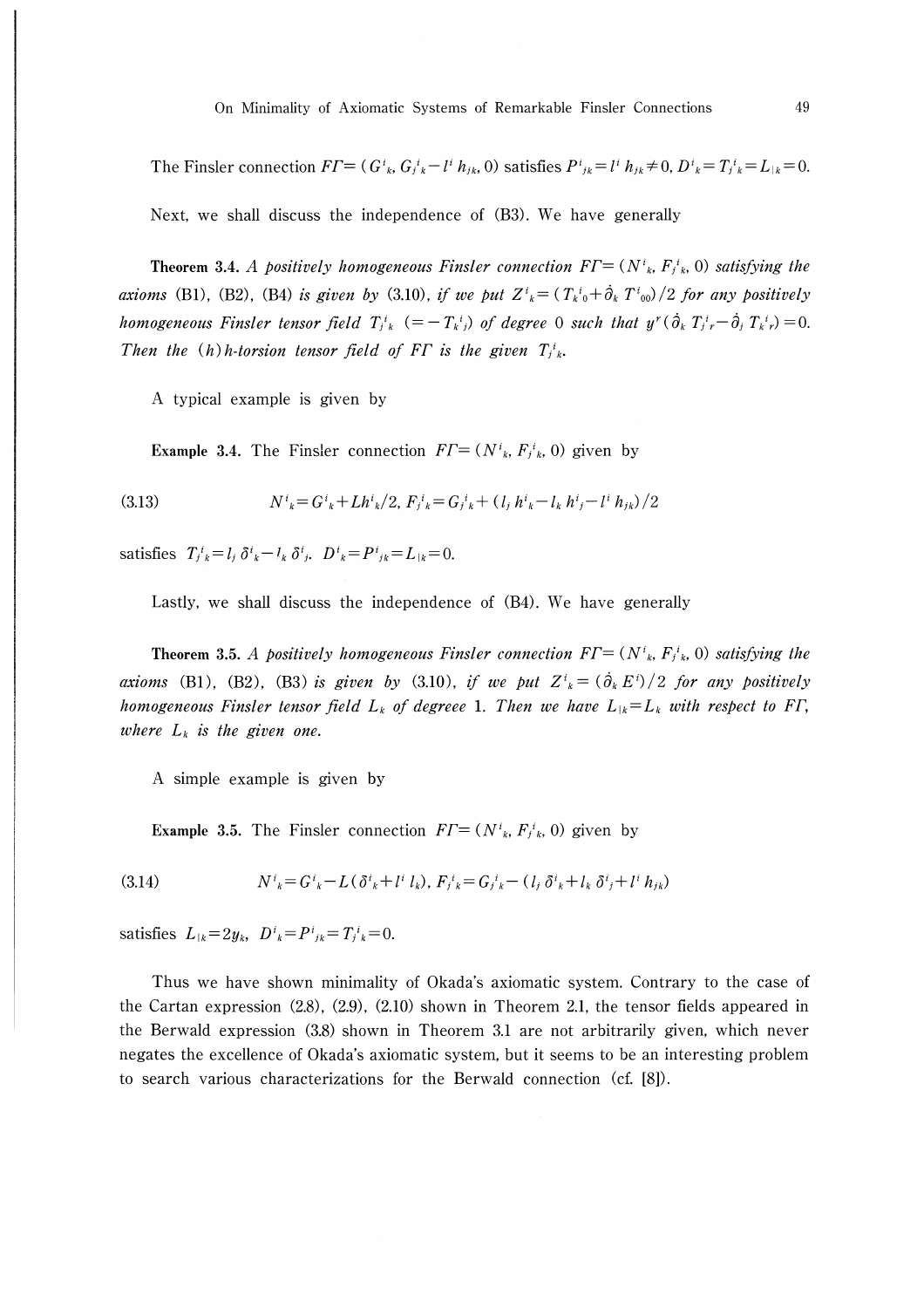50 Radu MIRON, Tadashi AIKOU and Masao HASHIGUCHI

#### 4. The Rund and Hashiguchi connections

The Rund connection  $RT = (G_{k}^{i}, \hat{F}_{j}^{i}, 0)$  and the Hashiguchi connection  $HT = (G_{k}^{i}, G_{j}^{i})$ c c c c  $C_i^i_k$ ) are obtained by interchanging  $C_i^i_k$  and 0 in the Cartan connection  $C\Gamma = (G_i^i, F_i^i_k, C_i^i_k)$  and in the Berwald connection  $BT = (G_{k}^{i}, G_{k}^{i}, 0)$  respectively.

 $\epsilon$  c Since the coefficients  $G^{i}$ ,  $F^{i}_{jk}$  (or  $G^{i}$ ,  $G^{i}_{jk}$ ) and  $C^{i}_{jk}$  (or 0) are independently determined by the conditions  $D^i{}_k=0$ ,  $T^i{}_k=0$ ,  $g_{ij|k}=0$  (or  $D^i{}_k=0$ ,  $P^i{}_{jk}=0$ ,  $T^i{}_k=0$ ,  $L_{|k}=0$ ), and  $S_i^i{}_{k}=0$ ,  $g_{ij}|_{k}=0$  (or  $C_i^i{}_{k}=0$ ) respectively, the connections RT and HT are uniquely determined as Finsler connections  $FT = (N_{ik}^i, F_{ik}^i, C_{ik}^i)$  satisfying the following axiomatic systems respectively:

$$
R\Gamma \begin{cases} \text{(R1) } D^i{}_k = 0, & \text{(R2) } T^i{}_j{}_k = 0, & \text{(R3) } g_{ij}{}_k = 0, \\ \text{(R4) } C^i{}_j{}_k = 0; & \text{(H2) } P^i{}_j{}_k = 0, & \text{(H3) } T^i{}_j{}_k = 0, & \text{(H4) } L_{k} = 0, \\ \text{(H5) } S^i{}_j{}_k = 0, & \text{(H6) } g_{ij}{}_j{}_k = 0. \end{cases}
$$

These axiomatic systems are clearly consistent and complete. These are also minimal. In fact, a Finsler connection which assures the independence of each axiom is obtained from some example given in §2 or §3 by interchanging the coefficients. We also remark that the connections  $\overline{CI}$ ,  $\overline{BI}$ ,  $\overline{RI}$  and  $\overline{HI}$  satisfy the conditions listed below, where a bold-faced 0 indicates that it is assumed as an axiom.

|                                              | $D^i{}_k$ | $T_j{}^i{}_k$    | $g_{\scriptscriptstyle ij k}$    | $P^i{}_{jk}$                      | $L_{ k}$                                   | $S_i^i{}_k$ | $g_{ij}$   $_k$                       | $C_i^i{}_k$                |
|----------------------------------------------|-----------|------------------|----------------------------------|-----------------------------------|--------------------------------------------|-------------|---------------------------------------|----------------------------|
| $C\Gamma$<br>$B\Gamma$<br>RT<br>$H\varGamma$ | 0         | 0<br>0<br>0<br>0 | $-2P_{ijk}$<br>$-2\dot{P}_{ijk}$ | c<br>$P^i{}_{jk}$<br>$P^i{}_{jk}$ | 0<br>$\boldsymbol{0}$<br>$\mathbf{0}$<br>0 | 0<br>0      | $2C_{ijk}$<br>$2\tilde{C}_{ijk}$<br>0 | $C_{j,k}^i$<br>$C_{j,k}^i$ |

#### References

- I 1 I T. Aikou and M. Hashiguchi, On the Cartan and Berwald expressions of Finsler connections, Rep. Fac. Sci. Kagoshima Univ. (Math. Phys. Chem.) 19 (1986), 7-17.
- [ 2 ] M. Hashiguchi, On determinations of Finsler connections by deflection tensor fields, ibid. 2 (1969), 29-39.
- [3] M. Hashiguchi, Some remarks on linear Finsler connections, ibid. 21 (1988), 25-31.
- [41 M. Hashiguchi and Y. Ichijyo, On generalized Berwald spaces, ibid. 15 (1982), 19-32.
- 5 ] M. Matsumoto, A Finsler connection with many torsions, Tensor, N.S. 17 (1966), 217-266.